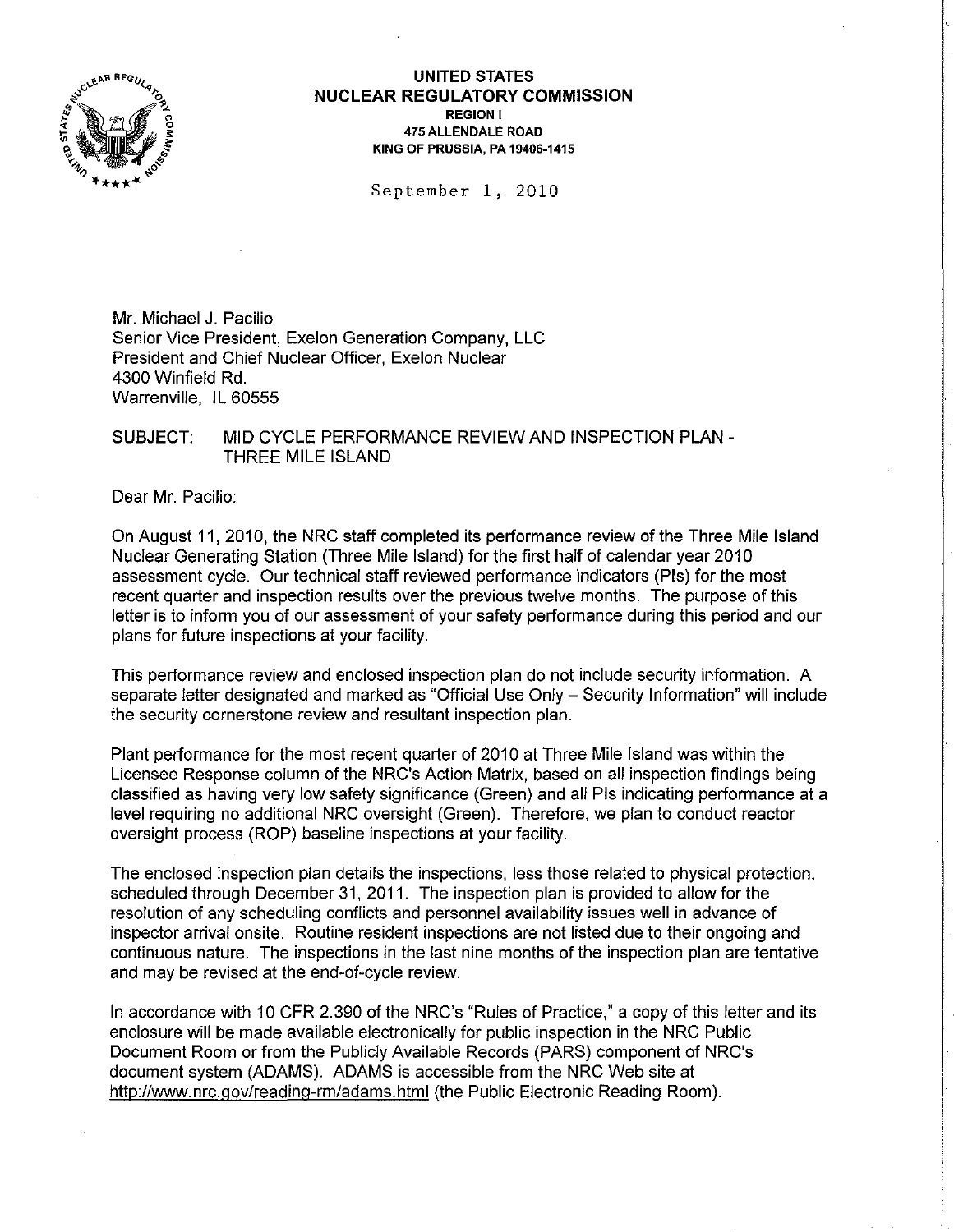M. Pacilio 2

As you may know, the NRC is currently evaluating the scope and frequency of all the baseline inspection procedures. If the results of the evaluation, or any other circumstances, cause us to change the inspection plan, we will contact you to discuss the change as soon as possible. Please contact me at 610-337-5200 with any questions you may have regarding this letter or the inspection plan.

Sincerely,

Conald R. Bl

Ronald R. Bellamy, Ph.D., Chief Reactor Projects Branch 6 Division of Reactor Projects

Docket Nos.: 50-289 License Nos: DPR-50

Enclosure: Three Mile Island Inspection/ Activity Plan

cc w/encl: Distribution via ListServ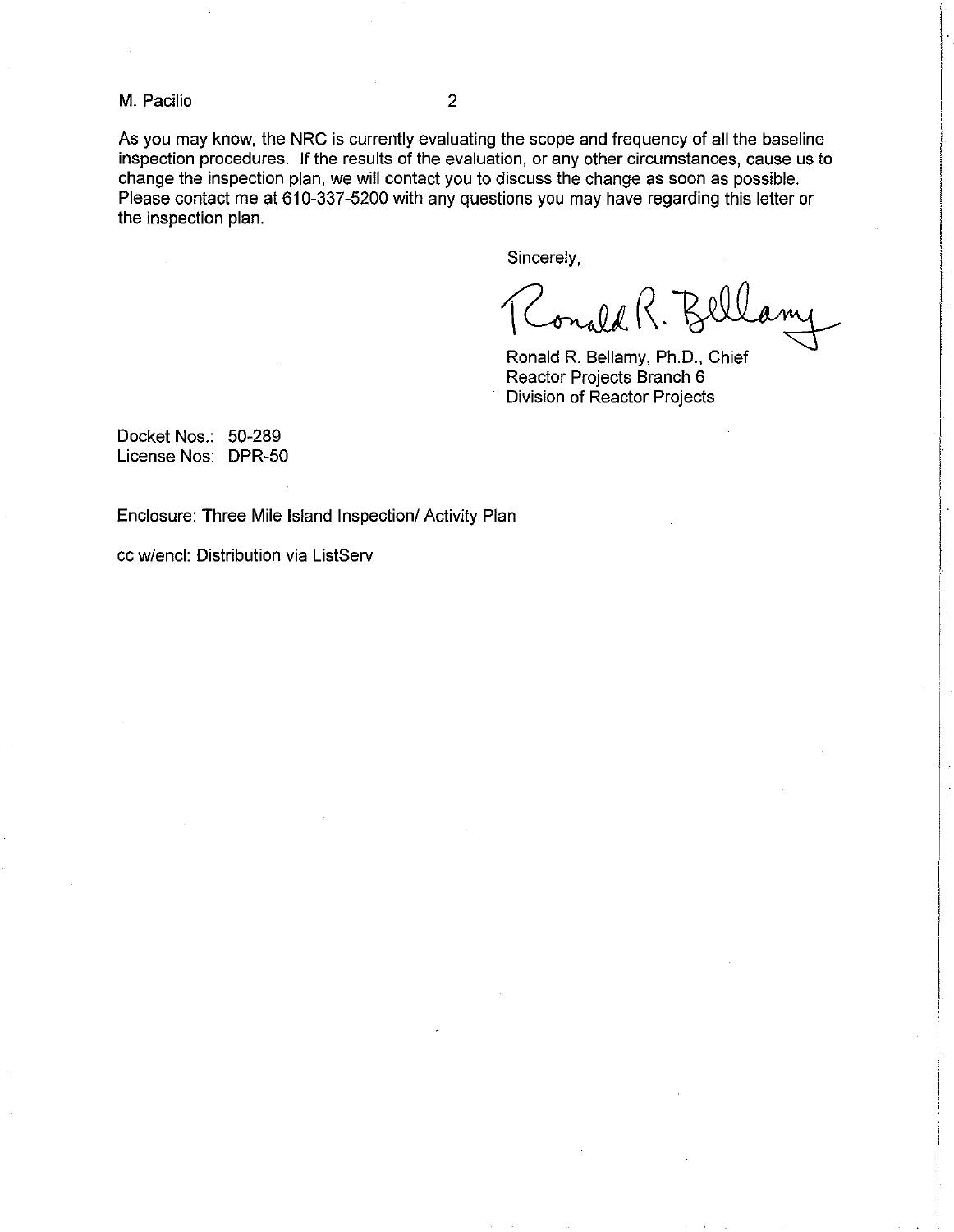M. Pacilio 3

As you may know, the NRC is currently evaluating the scope and frequency of all the baseline inspection procedures. If the results of the evaluation, or any other circumstances, cause us to change the inspection plan, we will contact you to discuss the change as soon as possible. Please contact me at 610-337-5200 with any questions you may have regarding this letter or the inspection plan.

> Sincerely, IRA!

Ronald R. Bellamy, Ph.D., Chief Reactor Projects Branch 6 Division of Reactor Projects

Docket Nos.: 50-289 License Nos: DPR-50

Enclosure: Three Mile Island Inspection/ Activity Plan

cc w/encls: Distribution via ListServ

Distribution w/encl: M. Dapas, Acting RA D. Lew, Acting DRA J. Clifford, DRP R. Bellamy, DRP G. Barber, DRP C. Newport, DRP L. Trocine, RI OEDO D. Kern, SRI, DRP J. Brand, RI, DRP C. LaRegina, OA, DRP DRS Director DRS Deputy Director DRS Branch Chiefs (6) S. Barr, RI

P. Kaufman, RI D. Silk, RI N. McNamara, SLO D. Tifft, SLO D. Screnci, PAO N. Sheehan, PAO R. Barkley, RI John Thompson, NRR ROPreportsResources@nrc.gov RidsNrrDirslpab@nrc.gov RidsNrrDorlLpl1-2Resource RidsNrrPMThree Mile Island Resource

SUNSI Review Complete: \_\_RRB \_\_ (Reviewer's Initials) \_\_\_\_\_\_\_\_\_\_ML102440717

DOCUMENT NAME: S:IROP-11 Mid-Cycle ReviewlBranch 61TMIITMI ROP-11 MC cover Itr.doc

After declaring this document "An Official Agency Record" it will be released to the Public.

To receive a copy of this document, indicate in the box: "C" = Copy without attachment/enclosure "E" = Copy with attachment/enclosure "N" = No copy

| <b>I OFFICE</b> | <b>RI/DRP</b> | RI/DRP<br>_________________________________ | RI/DRP               |
|-----------------|---------------|---------------------------------------------|----------------------|
| NAME            | DKern/RRB     | SB<br>SBarber/                              | RBellamy/RRB         |
| <b>DATE</b>     | 08/23/10      | /10<br>08/<br>-23                           | 08/27/10<br>$-1 - 1$ |

OFFICIAL RECORD COPY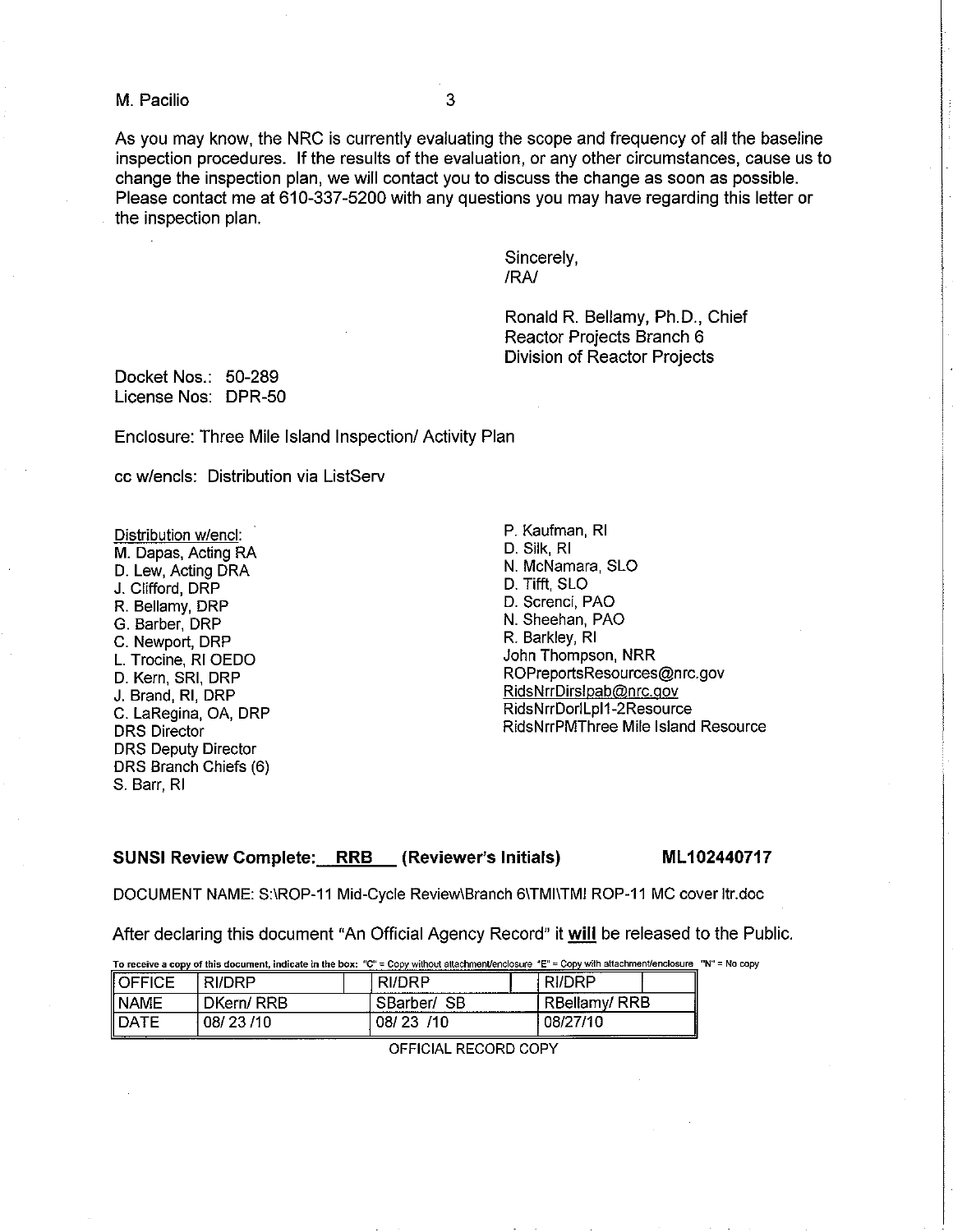Page 1 of 2 The Second Second Second Second Second Second Second Second Second Second Second Second Second Second Second Second Second Second Second Second Second Second Second Second Second Second Second Second Second Sec 0813012010 14:43:45 高频度检查

Planned Dates

## Three Mile Island Inspection 1 Activity Plan 07/01/2010 - 12/31/2011

 $3.121$ on existin

No. of Staff

3

4

4

5

1

**Number** Start End **Inspection Activity Title** on Site 711526 -PI&R 4 0711212010 0711612010 IP 711528 Identification and Resolution of Problems  $\ddot{\phantom{0}}$  $\overline{1}$ 0712612010 0713012010 IP 71152B Identification and Resolution of Problems 7111107T - TRIENNIAL HEAT SINK  $\blacktriangleleft$ IP 7111107T Heat Sink Performance  $\blacktriangleleft$ 0812312010 0812712010 HP-71124 - ACCESS/ALARA/RETSI 1  $\ddot{\mathbf{1}}$ 0912712010 1010112010 IP 71124.01 Radiological Hazard Assessment and Exposure Controls Occupational ALARA Planning and Controls 0912712010 1010112010 IP 71124.02  $\blacktriangleleft$ IP 71124.03 In-Plant Airborne Radioactivity Control and Mitigation -1 0912712010 1010112010 HP-71124 - ACCESS/ALARAfAIRlDOSElINSTRUMENTS/PI 1 1111512010 1111912010 IP 71124.01 Radiological Hazard Assessment and Exposure Controls  $\blacktriangleleft$ Occupational ALARA Planning and Controls 1111512010 1111912010 IP 71124.02 1 1111512010 1111912010 IP 71124.03 In-Plant Airborne Radioactivity Control and Mitigation  $\blacktriangleleft$ 1111512010 1111912010 IP 71124.03 In-Plant Airborne Radioactivity Control and Mitigation 1111512010 1111912010 IP 71124.04 Occupational Dose Assessment -1 1 1111512010 1111912010 IP 71124.05 Radiation Monitoring Instrumentation 1111512010 1111912010 IP 71151-0R01 Occupational Exposure Control Effectiveness -1 1111512010 1111912010 IP 71151-PR01 RETSIODCM Radiological Effluent  $\overline{1}$ 711111B - TMI REQUAL INSP W/ P/F RESULTS 1 0311412011 0311812011 IP 7111111 B Licensed Operator Requalification Program TRI FIRE - TRIENNIAL FIRE PROTECTION INSPECTION -1 0112412011 0112812011 IP 7111105T Fire Protection [Triennial]  $\overline{1}$ 0210712011 0211112011 IP 7111105T Fire Protection ITriennial EP EX - EP EXERCISE EVALUATION 0411112011 0411512011 IP 7111401 Exercise Evaluation 0411112011 0411512011 IP 7111404 Emergency Action Level and Emergency Plan Changes 1 0411112011 0411512011 IP 71151-EP01 Drill/Exercise Performance 0411112011 0411512011 IP 71151-EP02 ERO Drill Participation 0411112011 0411512011 1 IP 71151-EP03 Alert & Notification System 09/12EXM - OPERATOR LICENSING INITIAL EXAMS  $\overline{\mathbf{1}}$ 0811512011 0811912011 U01829 FY11- THREE MILE ISLAND, INITIAL OL EXAM  $\blacktriangleleft$ 0911212011 0912312011 U01829 FY11- THREE MILE ISLAND, INITIAL OL EXAM HP-71124 - RAD WASTE 0510912011 0511312011 IP 25151179 Verification of Licensee Responses to NRC Requirement for Inventories of Materials Tracked in NSTS  $\mathbf{1}$ 0510912011 0511312011  $\overline{1}$ IP 71124.08 Radioactive Solid Waste Processing and Radioactive Material Handling. Storage. and Transportation

> his report does not include INPO and OUTAGE activities. This report shows only on-site and announced inspection procedures.

**Unit** 

Report 22